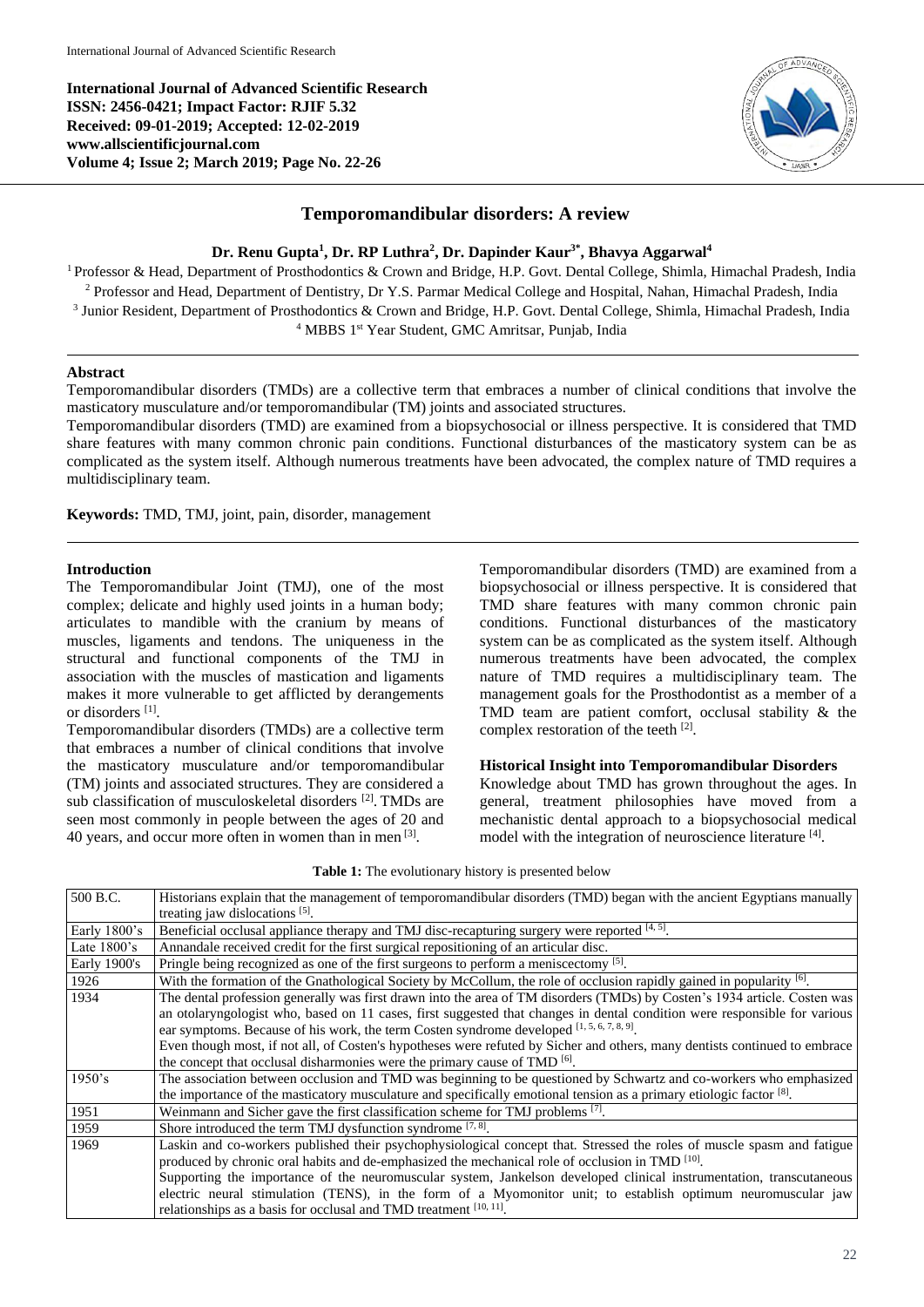| Late $1970's$ | Using arthrography, Farrar and McCarty challenged the neuromuscular concepts and refocused on internal derangements as       |
|---------------|------------------------------------------------------------------------------------------------------------------------------|
|               | the primary cause of TMD signs and symptoms.                                                                                 |
| 1982          | Understanding the critical need for definitive guidelines, the American Dental Association (ADA) held an important           |
|               | conference on the examination, diagnoses, and management of TMD. The conference stressed the importance of an                |
|               | improved classification system that would permit proper comparison of epidemiologic, diagnostic, and treatment data [10].    |
|               | Bell suggested the term TM disorders, which has gained popularity $[1, 4, 10, 7, 8]$ .                                       |
| 1983          | ADA adopted the term Temporomandibular Disorders (TMD).                                                                      |
| 1986          | As interest in TMD grew, the first issue of the Journal of Orofacial Pain (formerly the Journal of Craniomandibular          |
|               | Disorders: Facial and Oral Pain) was published [10].                                                                         |
| 1990          | The American Academy of Orofacial Pain (AAOP) established the first well defined diagnostic classification for TMD,          |
|               | which was revised in 1993 $[9, 10]$ .                                                                                        |
| 1992          | The original research diagnostic criteria for Temporomandibular disorders (RDC/TMD) was published $[9, 12]$ .                |
| 1994          | In order to establish credentials in head and neck region, the American Board of Orofacial Pain was established by an        |
|               | independent medical testing agency [10].                                                                                     |
| 1996          | The AAOP published an updated diagnostic classification [9].                                                                 |
| 2010          | The latest revised version of RDC/TMD was published [12].                                                                    |
| 2015          | (Dr. Bader's Classification) of edentulous patients according to TMJ changes based on clinical and radiological findings     |
|               | had been proposed. The classification will be a helpful tool for assessment as well as for planning treatment for edentulous |
|               | patients [13].                                                                                                               |

## **TMJ Anatomy**

The human masticatory system is a typical example of a kinematically and mechanically indeterminate system. Two segments, the mandible and the skull, are able to move with respect to each other. These movements are guided by two mutually linked temporomandibular joints [14] .

In order to appreciate the function of this joint, it is necessary to describe its anatomy [15].

## **TMJ Anatomy**

- The area where the mandible articulates with the temporal bone of the cranium is called the temporomandibular joint (TMJ), certainly one of the most complex joints in the body  $[1, 4]$ .
- The TMJ is a compound, ginglymoarthrodial joint. The TMJ is formed by the mandibular condyle and the mandibular fossa of the temporal bone, into which it fits. The articular disc separates these two bones from direct articulation. Disc made of fibrocartilage instead of hyaline cartilage, the feature that differentiate and make the TMJ a unique joint, that acts as a cushion to absorb stress and allows the condyle to move easily when the mouth opens and closes [3, 6].

## **Temporomandibular Ligaments Complex**

The TMJ is supported by three major-Collateral, Capsular and Temporomandibular and two minor Sphenomandibular and Stylomandibular ligaments [1, 9].

## **Biomechanics of Temporomandibular Joint**

It is generally accepted that the joint acts like a third-class lever and is therefore loaded under compression, it is also recognized that such stresses can lead to degenerative changes within the articular structures and the question of how much loading should be considered 'normal' remains unanswered.

 Biotensegrity is a structural design principle that describes a relationship between every part of the organism and the mechanical system that integrates them into a complete functional unit. It looks at the whole picture first and then examines each part in context, where the human body is the complete functional unit, and evolution and developmental processes have ensured that each 'part' is integrated into that whole.

 "The biotensegrity model considers the temporomandibular joint from this perspective, where the mandible is suspended within a tensioned network that extends over a much wider anatomical field than is generally recognized and significant motion control is contained within the structure itself."

It is an evolutionarily-conserved arrangement that enables the system to rapidly respond to changing functional demands and provides a more complete model of mandibular physiology that can be used to guide further research [16, 17] .

## **Classification**

In 2010, the latest revised version of RDC/TMD was published [1, 12].

The RDC (Research Diagnostic Criteria) was developed by an international project team using the concept of a dualaxis classification system.

- The first axis includes the physical diagnoses of myofascial pain, disk displacement, and the arthritides, and
- The second axis includes assessment of pain-related disabilities and psychological status.
- The classification used for diagnosing TMDs is summarized below: [1, 2, 7, 18].

#### **i) Masticatory muscle disorders**

- A. Protective co-contraction (11.8.4)\*
- B. Local muscle soreness (11.8.4)
- C. Myofascial pain (11.8.1)
- D. Myospasm (11.8.3)
- E. Centrally mediated myalgia (11.8.2)

#### **ii) Temporomandibular joint (TMJ) disorders**

- A. Derangement of the condyle-disc complex
	- 1. Disc displacements (11.7.2.1)
	- 2. Disc dislocation with reduction (11.7.2.1)
	- 3. Disc dislocation without reduction (11.7.2.2)
- B. Structural incompatibility of the articular surfaces 1. Deviation in form (11.7.1)
	- a.Disc b.Condyle c.Fossa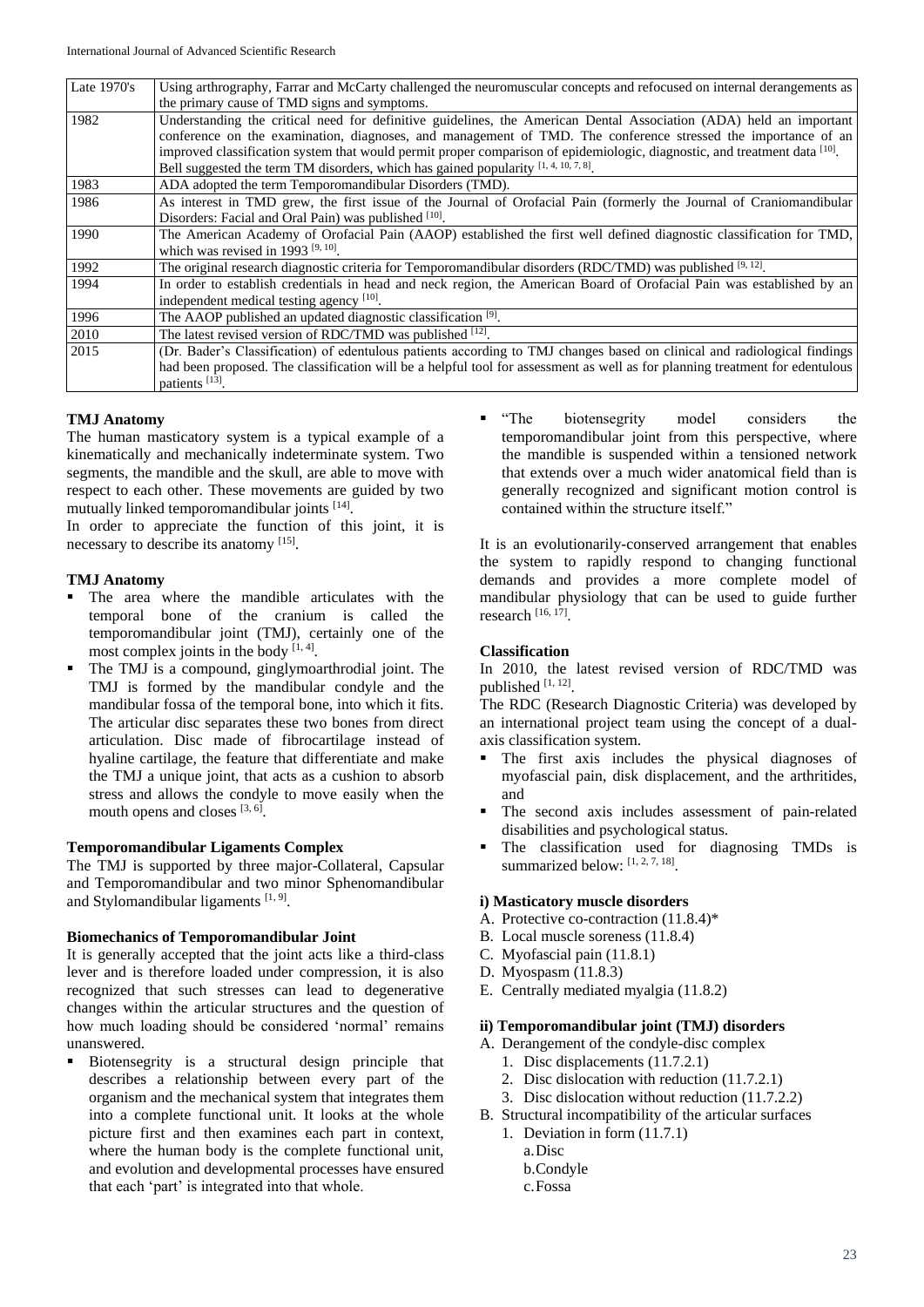- 2. Adhesions (11.7.7.1) a.Disc to condyle b.Disc to fossa
- 3. Subluxation (hypermobility) (11.7.3)
- 4. Spontaneous dislocation (11.7.3)
- C. Inflammatory disorders of the TMJ
	- 1. Synovitis/capsulitis (11.7.4.1)
	- 2. Retrodiscitis (11.7.4.1)
	- 3. Arthritides (11.7.6)
		- a.Osteoarthritis (11.7.5)
		- b.Osteoarthrosis (11.7.5)
		- c.Polyarthritides (11.7.4.2)
	- 4. Inflammatory disorders of associated structures a.Temporal tendonitis b.Stylomandibular ligament inflammation

#### **iii) Chronic mandibular hypermobility**

- A. Ankylosis (11.7.6)
	- 1. Fibrous (11.7.6.1)
	- 2. Bony (11.7.6.2)
- B. Muscle contracture (11.8.5)
	- 1. Myostatic
	- 2. Myofibrosis
- C. Coronoid impedance

## **IV. Growth disorders**

- A. Congenital and developmental bone disorders
	- 1. Agenesis (11.7.1.1)
	- 2. Hypoplasia (11.7.1.2)
	- 3. Hyperplasia (11.7.1.3)
	- 4. Neoplasia (11.7.1.4)
- B. Congenital and developmental muscle disorders
	- 1. Hypotrophy
	- 2. Hypertrophy (11.8.6)
	- 3. Neoplasia (11.8.7)

## **Etiology**

The etiology of TMD is complex and multifactorial. There are numerous factors that can contribute to this disorder, which are grouped into three categories: [1, 2, 9, 19, 20, 21].

- **1. Predisposing factor:** Factors occurring naturally during the lifetime of an individual; increase the risk of developing TMD.
	- a. Anatomic factors: structural deformities, morphologic malocclusions
	- b. Pathophysiologic conditions: pathology of the joints, changes in the masticatory muscles.
	- c. Genetic factors
	- d. Psychological and behavioral factors
- **2. Initiating factors/Precipitating factors:** Cause the onset of the disease.

It includes microtrauma and macrotrauma.

**3. Perpetuating factors:** Interfere with the healing process or enhance the progression of TMD. It includes behavioural factors, social factors, emotional factors, cognitive factors.

#### **Signs and Symptoms of Temporomandibular Disorders**

Signs and symptoms of temporomandibular disorders (TMDs) may include pain, impaired jaw function, malocclusion, deviation or deflection, limited range of motion, joint noise, and locking. Headache, tinnitus, visual changes, and other neurologic complaints may also

accompany TMDs. Because of many etiologic factors, the diagnosis and treatment of patients with TMDs is complex.

#### **History and Examination**

The patient history is the foundation and a prerequisite for the diagnosis and treatment of functional disturbances. Together with the examination findings, it is used primarily in attempting to identify all regions of the masticatory system that have undergone structural damage  $[1, 4]$ .

Features to be included in the history: [1, 2, 18, 22, 23, 24].

- 1. The chief complaint
	- a. Location of pain
	- b. Onset of pain
	- c. Characteristics of pain
	- d. Aggravating and alleviating factor
	- e. Past consultations and/or treatments
	- f. Relationship to other pain complaints
- 2. Past medical history
- 3. Review of systems
- 4. Psychological assessment

## **Examination**

# **Physical Examination [1, 2, 18, 23, 24]**

The physical examination includes a neurologic screening; general inspection of ears, nose, and oropharynx; TMJ; palpation of masticatory and cervical muscles; cervical spine evaluation (posture and range of motion); and a detailed intraoral evaluation.

## **Radiographic Examination [1, 4, 24] .**

**Rationale for Imaging:** Diagnostic imaging, when indicated, is an important part of the examination process for TMD and orofacial pain patients. Imaging may be used to confirm suspected disease, rule-out disease, and gather additional information when the clinical diagnosis is equivocal or unclear.

## **Imaging Modalities**

#### **1. Two-dimensional**

- Conventional tomography.
- **Transcranial, transmaxillary, transpharyngeal** projections.
- Submentovertex projection.
- Posteroanterior and lateral cephalometric projections.
- Panoramic radiography: open and closed views.

## **2. Three-dimensional**

- Multislice computed tomography (MSCT)
- Cone beam computed tomography (CBCT)
- Magnetic resonance imaging (MRI)

Indications for diagnostic imaging of the TMJ are trauma, **c**hanges in occlusion, limitation of opening/closed lock, presence of reciprocal click, crepitus, systemic diseases, swelling/infection and failure of conservative treatment.

#### **Biophysiologic Measurement Technologies**

There are four bio-physiologic measurement technologies that can be applied in both the diagnosis, and the treatment monitoring procedures that involve dysfunctional masticatory conditions:

- Surface Electromyography (sEMG).
- Magnet-based Electroglottography (3-Dimensional Mandibular Tracking).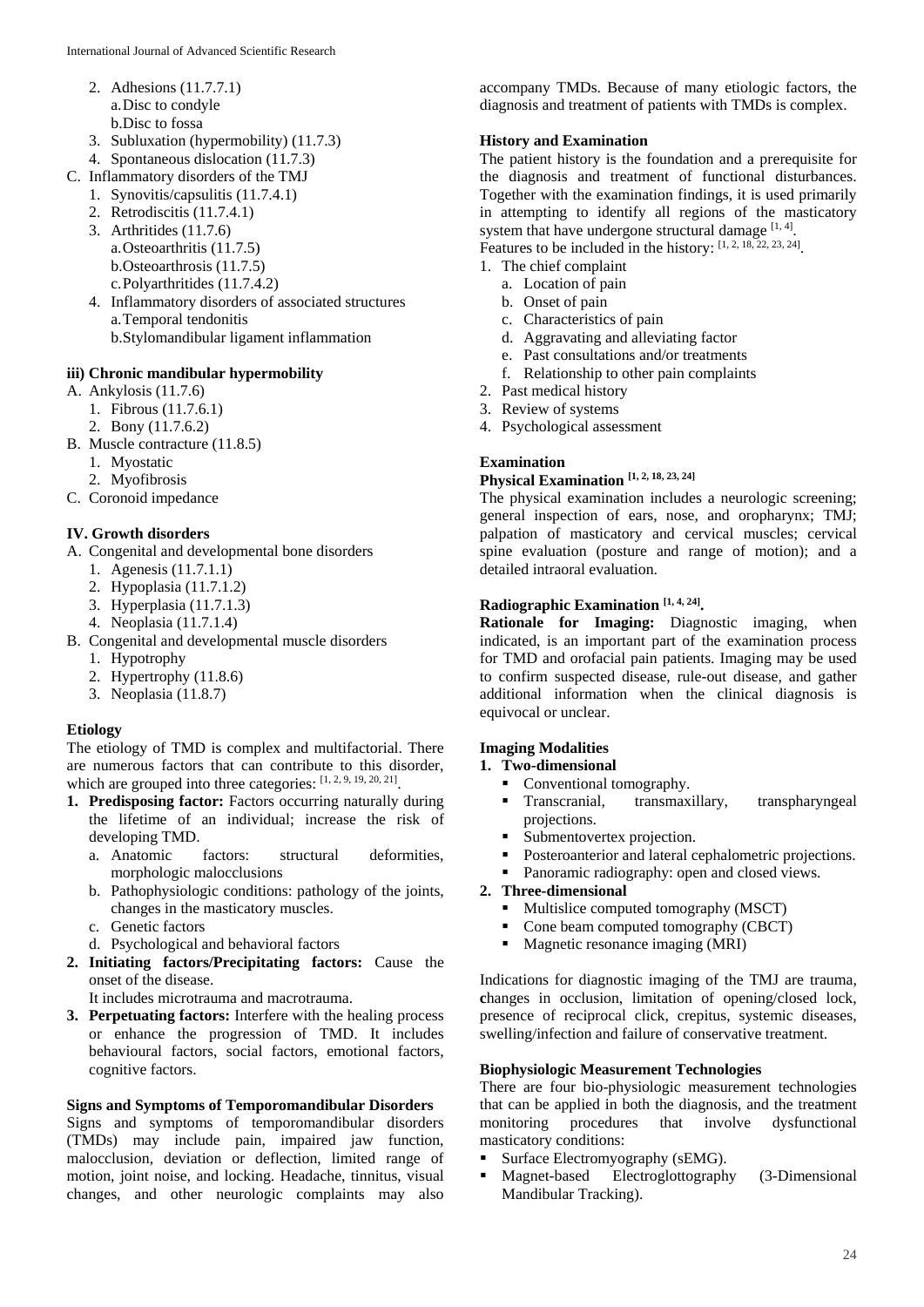- Temporomandibular Joint Vibration Analysis (JVA), and
- T-Scan Computerized Occlusal Analysis.

Technology for diagnosis and treatment monitoring is routinely used in everyday medicine, yet unfortunately, the digital approach to diagnosis and treatment planning seems to have faced significantly more resistance within the dental community.

#### **Management of Temporomandibular Disorders [18]**

There is no 'gold standard' approach to treating temporomandibular disorders (TMD) and treatment strategies vary from lifestyle changes, physiotherapy and simple pain relief, through to the provision of specially made splints, the use of specific medications, adjustments to the occlusion, complementary therapies and occasionally even surgery [25].

#### **Management Protocol**

#### **In managing/treating the TMD patient, the primary goals are to**

- 1. Achieve normal jaw function.
- 2. Reduce or eliminate pain.
- 3. Encourage a return to normal activities of daily living.
- 4. Reduce long-term health care use  $[18, 19]$ .

## **Other important goals are to**

- 5. Improve the patients' understanding of the complaint.
- 6. Improve the patients' management of the complaint.
- 7. Eliminate unhelpful thinking about the complaint.
- 8. Increase the patients' confidence in his or her ability to function and cope.
- 9. Reduce or eliminate powerful medications  $[19]$ .

Many therapies have been advocated for treating TMD, and many health professionals have found that they are able to help patients improve TMD symptoms. The practitioner managing the patient's therapy should decide which therapies are most cost-effective and evidence-based, and which have the greatest potential to provide the patient with long-term symptom relief. The most cost-effective therapies are the TMD self-management therapies, specifically when use is continuous and adhered to  $^{[26]}$ .

All the treatment methods being used for TMDs can be categorized generally into one of two types: definitive treatment or supportive therapy.

# **Definitive Treatment [1, 2, 4]**

Definitive therapy is aimed directly at eliminating or altering the etiologic factors responsible for the disorder. An improper diagnosis will lead to improper treatment selection.

## **The definitive treatments for each etiologic consideration are given below**

Definitive therapy considerations for

- **1. Occlusal factors:** Reversible and irreversible occlusal therapy.
- **2. Emotional stress:** Relaxation therapy.
- **3. Trauma:** soft occlusal appliance or mouth guard.
- **4. Deep pain input:** Once its etiology is resolved, the TMD will also resolve.
- **5. Parafunctional activity:** education, relaxation, biofeedback techniques, and occlusal alterations

#### **Supportive Therapy [1, 2, 4]**

Pain is often the chief complaint that brings the patient to the dental office. Much of the supportive therapy used to treat TM disorders therefore is directed towards reducing or eliminating pain. Supportive therapy for pain consists of two types.

- 1. Pharmacologic Therapy such as use of analgesics, tranquilizing agents, local anaesthetics, antiinflammatory agents and muscle relaxants.
- 2. Physical Therapy which includes Thermotherapy, Coolant therapy, Massage therapy, Electrical stimulation therapy, Relaxation therapy.

It is important that patient is referred to correct specialist. It is not necessary that the patient should be referred to oral surgery. Even when the referral has been made, the prosthodontist has an important role and should remain in contact with the patient throughout treatment to ensure progress and satisfaction of the treatment.

Referrals are done for Orthodontic treatment, Operative treatment, Neurology, ENT, Psychiatric treatment, Oral Surgery.

#### **Surgical treatment**

Overall percentage of the patients requiring surgery is approximately 2-3% of all TMD cases. The patients are referred for surgery treatment after the initial conservative treatment has failed. Surgery is performed only on the bases of clinical diagnosis and supportive radiographic imaging.

#### **Conclusion**

The temporomandibular joint disorders which has been challenging the diagnostic ability of the best of clinician since Costen in 1934, continues to do so today, even with the current advances in bio medical research and technology. Perhaps the most important reason to this is that the temporomandibular disorders are multifactorial in origin. There is no single contributory factor leading to a particular temporomandibular disorder. It is the inter play of wide variety of etiologic agent which combines together to bring about any temporomandibular disorders.

Treatment of any condition involves an accurate diagnosi which in turn entails finding the exact etiology. Before any treatment plan is begun, ample evidence must exist that treatment will benefit the patient.

A systematic interdisciplinary approach is required in patients with severe temporomandibular disorders and orofacial pain syndromes.

#### **References**

- 1. Okeson JP. Management of temporomandibular disorders and occlusion.  $7<sup>th</sup>$  edition. Philadelphia: Mosby, Inc., 2008.
- 2. Kaur H, Datta K. Prosthodontic management of temporomandibular disorders. J Indian Prosthodont Soc. 2013; 13(4):400-405.
- 3. Ingawale SM, Goswami T. Biomechanics of the TMJ. http://www.intechopen.com/books/humanmusculoskeletalbiomechanics
- 4. Edward. Manual of TMD. 3<sup>rd</sup> edition.
- 5. Mcneill C. History and evolution of TMD concepts. Oral Surg Oral Med Oral Rad Endodont, 1997.
- 6. Pokorny PH, Jonathan PW, Litvak H. Occlusion for fixed prosthodontics: a historical perspective of the